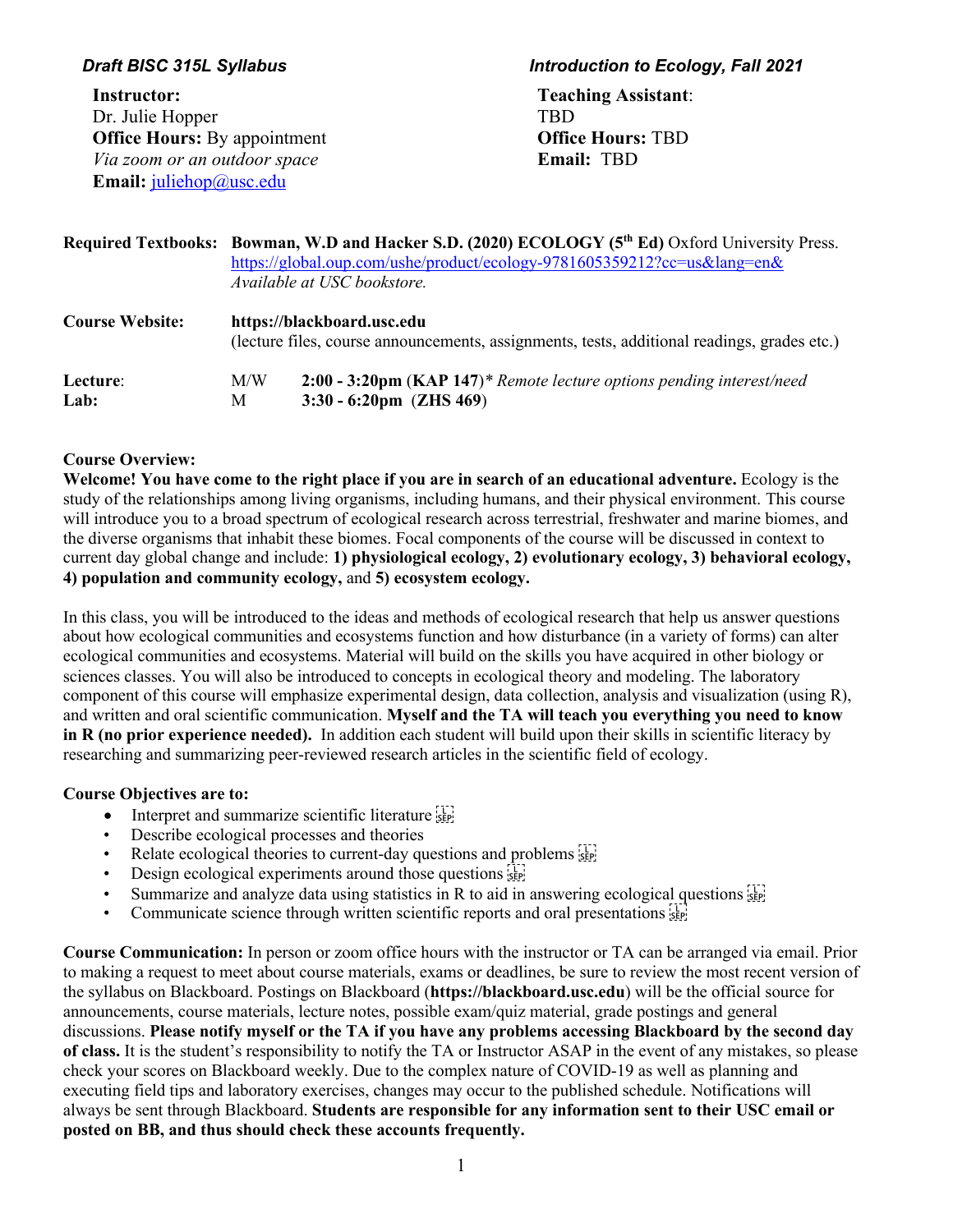#### **DRAFT SCHEDULE:** All assignments will be detailed online on BlackBoard *In-class activities/questions/reflections are not listed in the below schedule*

| <b>Date</b> | <b>Activity</b>                                                                                                                                       | <b>Readings /Assignments</b>                                      |
|-------------|-------------------------------------------------------------------------------------------------------------------------------------------------------|-------------------------------------------------------------------|
| $M$ Aug 23  | Lec 1 Introduction to Ecology and BISC315<br>Lab 1 (short) Introduction and Overview                                                                  | Chapter 1                                                         |
| W Aug 25    | Lec 2 Climate and Species Distributions                                                                                                               | Chapters 2-3                                                      |
| M Aug 30    | Lec 3 Ecophysiology and Adaptations<br><b>Lab 2 The Scientific Method and Cricket Behavior Lab</b>                                                    | Chapters 4-5<br><b>HW#1 Topic due</b><br>Lab reading $+$ Qs on BB |
| W Sep 1     | Lec 4: Ecophysiology- Guest Lecture                                                                                                                   | Chapter 6                                                         |
| M Sep 6     | <b>Labor Day No Class or Lab</b>                                                                                                                      | NO CLASS or LAB                                                   |
| W Sep 8     | Lec 5: Evolution, Natural Selection and Speciation                                                                                                    | Chapter 7                                                         |
| M Sep. 13   | Lec 6: Speciation and Extinction cont. + Life History Strategies<br>Lab 3: Cricket Behavior and Data Analysis in R                                    | <b>HW#2 Bibliography due</b>                                      |
| W Sep 15    | Lec 7 Behavioral Ecology: Mating Systems and Sexual Selection                                                                                         | Chapter 8                                                         |
| M Sep 20    | Lec 8: Behavioral Ecology: Altruism, Cooperation and Foraging<br><b>Lab 4: Insect Ecology and Diversity Survey</b>                                    | Lab 3 post-wksht due<br>Lab 4 pre-wksht due                       |
| W Sep 22    | Lec 9 Population Abundance, Distribution and Dynamics                                                                                                 | Chapters 9-10                                                     |
| M Sep 27    | Lec 10 Population Growth & Life Tables                                                                                                                | Chapter 11                                                        |
|             | Lab 5: Insect Diversity: Methods and Analysis Lab                                                                                                     | Post Lab #5 wksht due                                             |
| W Sept 29   | <b>Midterm @ 2PM</b>                                                                                                                                  | <b>Midterm</b>                                                    |
| M Oct. 4    | Lec 11: Community Ecology: Competition & Coexistence                                                                                                  | Chapter 14                                                        |
| W Oct. 6    | Lab 6: Insect Diversity: Data management and Analysis in R<br>Lec 12: Community Ecology: Symbioses- Parasitism                                        | Chapter 13                                                        |
| M Oct 11    | Lab 7: Field Trip to the Ballona Wetlands<br>Bus leaves UPC at $2pm$ , returns $\sim 6:30$ PM                                                         | <b>Lab 6 Result summary</b><br>+ Lab7 field datasheet             |
| W Oct 13    | Lec 13 Community Ecology: Facilitation & Symbioses-<br>Mutualism & Commensalism                                                                       | Chapter 12, Reading-BB                                            |
| M Oct 18    | Lec 14: Community Ecology: Herbivore-Plant Interactions<br>Lab 8: Ballona Wetlands-Parasites as Bioindicators                                         | Chapters 16 and 17                                                |
| W Oct 20    | Lec 15: Community Ecology: Predation and Food webs                                                                                                    | Chapter 12 HW 3<br><b>Outline Due + Meetings</b>                  |
| M Oct 25    | Lec 16: Community Ecology: Population Regulation, Biotic<br>Resistance & Biological Control<br>Lab 9: Ballona Wetlands - Analyzing Plant Biodiversity | Chapter 24                                                        |
| W Oct 27    | Lec 18: Biogeography, Species Diversity and Conservation                                                                                              | Chapters 18-19, 23-24                                             |
| M Nov 1     | Lec 20: Fire Ecology<br>NO LAB – substitute Wednesday for Monday's field trip                                                                         | Reading on BB                                                     |
| W Nov 3     | Full Day Lec/Lab 10: Intertidal Field Trip-Abalone Cove<br>Bus leaves UPC at 2pm, returns $\sim 6:30$ PM (Low tide @ 3pm)                             | Lab Reading on BB<br>Lab 10 Field trip wksht                      |
| M Nov 8     | Lec 19: Microbial Ecology - Guest Lecture<br>Lab 12: Assistance on Data Analysis and Project Summaries                                                | Reading on BB                                                     |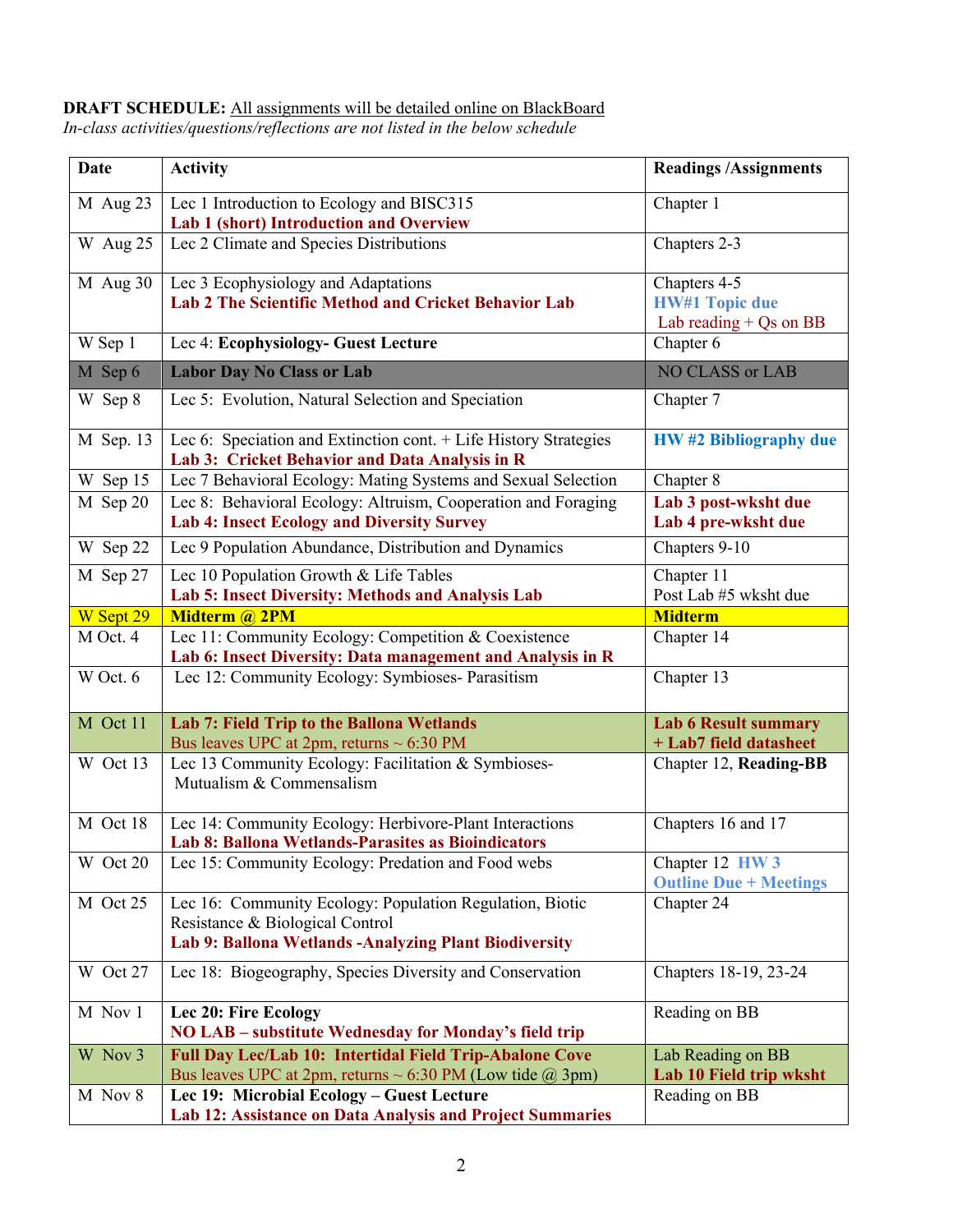| Date            | <b>Activity</b>                                                                                          | <b>Readings/Assignments</b>                                                   |
|-----------------|----------------------------------------------------------------------------------------------------------|-------------------------------------------------------------------------------|
| W Nov 10        | Lec 21 Global Change: Species Range Expansions and Invasions                                             | Chapter 24                                                                    |
| $M$ Nov 15      | Lec 22: Introduction to Scientific Posters<br>Lab 13: Assistance on Data Analysis and Posters            |                                                                               |
| W Nov 17        | Lec 23: Assistance on Data Analysis and Scientific Posters                                               | <b>Posters due for Printing</b><br>by Friday                                  |
| $M$ Nov 22      | <b>Lec 24 +Lab: Poster Presentations</b>                                                                 | <b>Poster Presentation+</b><br><b>Lab Notebooks due</b>                       |
| W Nov 24        | $No Class +$<br><b>Remote Classes and Exam after Thanksgiving Break</b>                                  | <b>Happy Thanksgiving!</b>                                                    |
| M Nov 29        | $Lec + Lab$ time: Scientific Lit Review Presentations<br>$+$ Course Evaluations as a break in the middle | <b>Zoom Lecture-Lab</b><br><b>Presentations</b> $(1st group)$<br>+ Slides due |
| W Dec. 1        | Lec 23: Scientific Lit Review Presentations continued                                                    | <b>Zoom Lecture</b><br><b>Presentations (2<sup>nd</sup> group)</b>            |
| <b>M</b> Dec. 6 | <b>Final Exam 4 PM California Time via Respondus on BB</b>                                               | <b>Remote Final Exam</b>                                                      |

\*Additional readings for specific lectures or labs will be posted on Blackboard during the semester.

| <b>Lecture Exams and Assignments</b>        | pts | <b>Lab Assignments</b>                | pts |
|---------------------------------------------|-----|---------------------------------------|-----|
| <b>Midterm and Final Exams</b>              | 240 | <b>Cricket Behavior (Lab 2-3)</b>     |     |
|                                             |     | Pre-Lab and Post-Lab worksheets       | 30  |
|                                             |     | <b>Insect Ecology (Labs 4-6)</b>      |     |
| <b>Scientific Lit Review Project</b>        |     | Pre and Post-Lab Worksheets           | 30  |
| $HW# 1 - Sci.Lit Review Topic Select.$      | 5   | Insect Lab Result Summary (Group)     | 30  |
| HW# 2 – Sci. Lit Review Bibliography        | 30  | <b>Ballona Wetlands (Labs 7-9)</b>    |     |
| $HW# 3 - Sci.$ Lit Review Outline & Meeting | 15  | <b>Field Trip Dataset Entry</b>       | 5   |
| Scientific Lit Review Presentations         | 40  | Pre and Post Lab worksheets           | 20  |
| Scientific Lit Review Slides                | 10  | <b>Result Summary (Group)</b>         | 30  |
|                                             |     | <b>Intertidal Ecosystems (Lab 10)</b> |     |
| <b>Extra Credit (Safety waivers)</b>        | 3   | Fieldtrip Worksheet                   | 10  |
|                                             |     | <b>Lab Notebook</b>                   | 15  |
|                                             |     | <b>Poster Presentation</b>            | 100 |
| <b>TOTAL</b> (Not including extra credit)   |     |                                       | 610 |

#### **Exams:**

**The lecture portion of this course will include 1 Midterm and 1 Final.** Exams may include multiple choice questions, fill-in answers, definitions, T/F, short answers, and short or long essays. Material will be drawn from lectures, reading, and assignments. **Make-Up Policy:** If there is a conflict with an exam, you **must** email the instructor *2 weeks in advance* to see if alternate arrangements can be made. Otherwise, **make-up exams will not be given except in extreme emergencies.** If you have an emergency, you must notify us before the exam.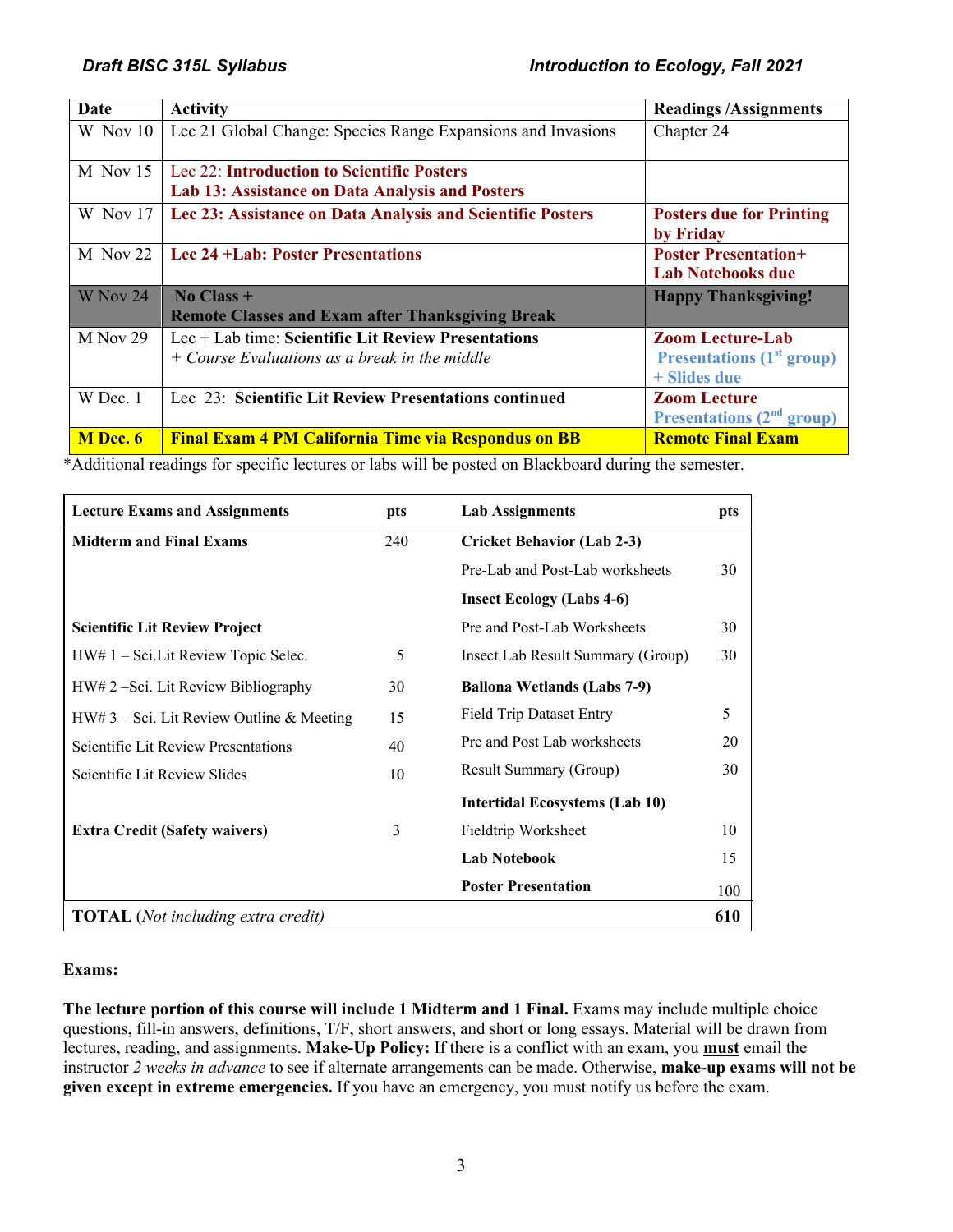**Assignments**: Each assignment will be carefully described via Blackboard and discussed briefly in class. Unless specified otherwise, all assignments will be submitted through Blackboard via "turnitin" **by 1:50 PM on the due date (there is a 5 min grace period, and thereafter 20% will be deducted, and again for every 24 hour period)**. **For the lab activities/questions/reflections: I will specify the requirements for each of these assignments before or during the laboratory time period.** You should be able to finish these during class time.

**Regrading Policy:** If you feel that an error was made in a grade, you need to: 1) Check the posted answer key, 2) Prepare an email statement explaining why you feel your grade was incorrect, and 3) submit this along with a regrade request to your TA (and cc myself) within one week of the time the examination or assignment was returned to you. Resubmitted exams may be fully re-graded and, as a result, your grade may increase or decrease from a requested re-grade. No frivolous reasons will be accepted for requesting grade changes; stated reasons for a grade change must be legitimate (e.g., error in totaling the score).

**Students with Disabilities:** Students requesting academic accommodations based on a disability are required to register with the Office of Disability Services and Programs (DSP) each semester. A letter of verification for approved accommodations can be obtained from DSP. **Be sure that the letter is delivered to the Instructor or TA early in the semester, by the third lecture of the semester**. DSP is located in STU 301 and is open from 8:30 a.m. to 5:00 p.m., Monday through Friday. If a student's approved accommodation is limited to extra time on examinations, the teaching staff of BISC 315L will provide the accommodation. For other accommodations, students must make prior arrangements with the DSP office 2 weeks before the exam date. For more information, visit the http://sait.usc.edu/academicsupport/centerprograms/dsp/home\_index.html or call DSP at 213-740-0776.

## **POLICY ON MISSED LECTURE EXAMS, QUIZZES, ON-CAMPUS LABS, OR LAB EXAMS**

## **UNPLANNED ABSENCES**:

**You may be excused from exams or labs only in the event of a documented illness or emergency as outlined by university policy or approved religious holiday** (SCampus; https://policy.usc.edu/student/scampus/). If you miss a class or lab exam, quiz or graded activity due to medical illness you must present a valid medical excuse to the TA or Instructor within 48h of the missed examination, lab or quiz. The excuse cannot be to attend a dental appointment, a conference, or other similar reasons. The reason for missing an examination or quiz must be of a medical nature or totally unavoidable (e.g., a verified automobile collision on the day and time of the examination). An invalid excuse, or the excuse turned in late, will result in a score of zero for the activity missed.

## **PLANNED ABSENCES**:

Students who wish to miss an examination/class for observance of a religious holy day should be aware of the University's policy on such absences, published at: http://orl.usc.edu/religiouslife/holydays/absences.html. Requests for such absences should be emailed to the TA and Dr. Hopper at least 2 weeks in advance of an absence.

## **LABORATORY PERFORMANCE GUIDELINES**

Laboratory activities will include outdoor activities both on campus and off campus, bench side experiments, and computer-based modeling activities. These activities will emphasize how ecologists test their ideas through quantitative observations, models, and manipulative, controlled, and replicated experiments. Instructions for assignment submission will be provided at the time of each assignment. **You are encouraged to exchange contact information with your fellow students early on to develop a collaborative support network amongst your peers. You will need to read and sign the field and lab-safety guide, and the waiver that is provided on blackboard before participating in lab/field activities. Communication is key, so please keep myself and the TA posted on any obstacles you are facing.**

1. **Attendance and Tardiness: You are required to attend all lecture and lab periods-** exceptions will only be made in extreme cases (in which you will need to notify us ahead of time with a valid excuse). For several of the labs and field trips, you will need to read material, watch any pre-recorded lectures and complete required worksheets prior to coming to class. Any unexcused absences will seriously affect your evaluation. Come to class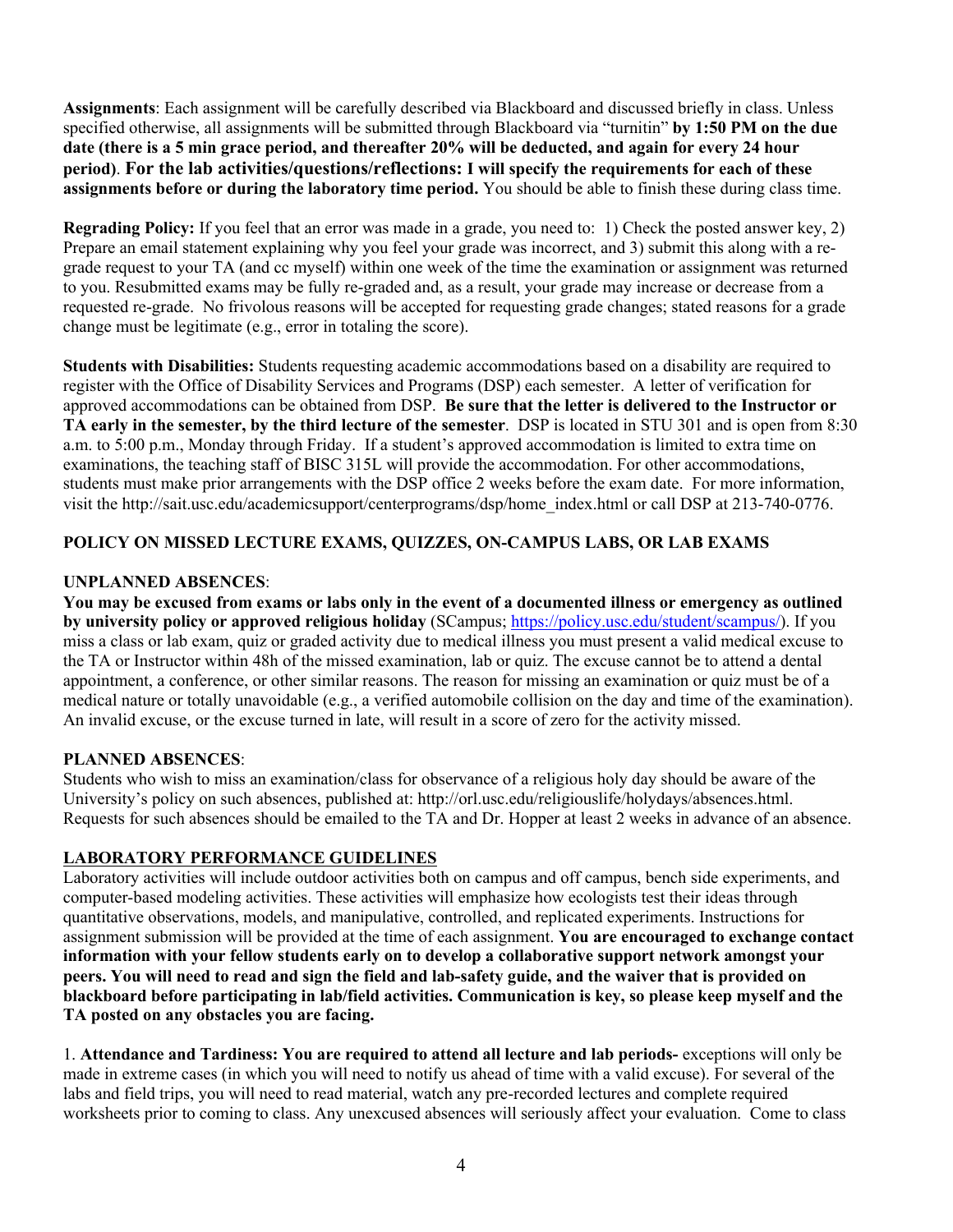on time, this is especially critical for field trips. You will lose points for being absent or tardy. **You also need to remain with the class for the entire time or until excused by your instructor.** 

2. **Behavior.** Abide by all guidelines in the lab and field safety guide that accompanies this course. You will need to wear lab safety gear when noted by the instructor, and you will always need to wear closed-toe shoes and clothing that covers your legs for the labs/field trips. Treat the environment and all animals (including people) and plants with respect. Students will be held to all university safety policies related to COVID-19. At the end of the lab session, return all supplies to their proper place, and clean your work area. Check with your instructor before leaving. Points will be deducted for any violation of safety rules, improper behavior, inability to contribute fully to group projects, leaving your space messy, poor effort, etc. **Your degree of participation counts in your grade.**

3. **Work ethic**: Students are expected to have read through any posted lab materials (on BB) prior to the start of lab and lecture. Pre-Lab quizzes may be given, and occasionally worksheets will need to be completed and turned in before the start of lab or at the end of lab. Students will be asked to maintain a course-specific lab notebook (drawings, observations, calculations) that may be supplemented by worksheets or computer databases. This notebook should be brought to all labs. The TA may ask to see the lab notebook at any time during the semester. Depending on the lab, assignments may be completed entirely during the lab period, may be assigned as homework, or may span multiple lab periods. If you are unsure of what to include in your lab notebook, just ask the TA.

4. **Final presentation:** Each student will be required to choose an ecological topic and review the topic in an oral presentation during the last lecture/lab period of the semester (**via zoom**). Each topic must be unique and must be approved by the TA or Professor. Detailed instructions on the presentation, including how points will be assigned, will be provided in class and posted on Blackboard.

# **Academic Conduct and Support**

**Plagiarism –** presenting someone else's ideas as your own, either verbatim or recast in your own words – is a serious academic offense with serious consequences. Please familiarize yourself with the discussion of plagiarism in SCampus in Part B, Section 11, "Behavior Violating University Standards" policy.usc.edu/scampus-part-b. Other forms of academic dishonesty are equally unacceptable. See additional information in SCampus and university policies on scientific misconduct, policy.usc.edu/scientific-misconduct.

Please review the **USC Code of Conduct** page at: https://sjacs.usc.edu/students/scampus/

## **You are expected to abide by these codes of conduct, in addition to those outlined below** (from WMSC)**:**

- Treat each other with dignity, respect and kindness
- Support each other's growth and development
- Respect and welcome people's diverse backgrounds and experiences
- Protect and preserve the natural environment and all of its inhabitants
- Do not abuse or misappropriate university facilities and resources
- Do not intentionally disrupt research projects
- Do not compromise your safety or the safety of others
- Adhere to USC's Drug-Free Campus Policy
- Report behaviors and incidents that violate codes of conduct

#### **The University, myself and the TA will not tolerate:**

• Exclusion, discrimination, any form of harassment including unwanted verbal attention, unwanted touching, intimidation or other threat, aggression, retaliation, unwelcome jokes, or disparaging remarks. Note that constructive criticism is important and appropriate, but disrespectful or demeaning comments and other micro-aggressions are unacceptable.